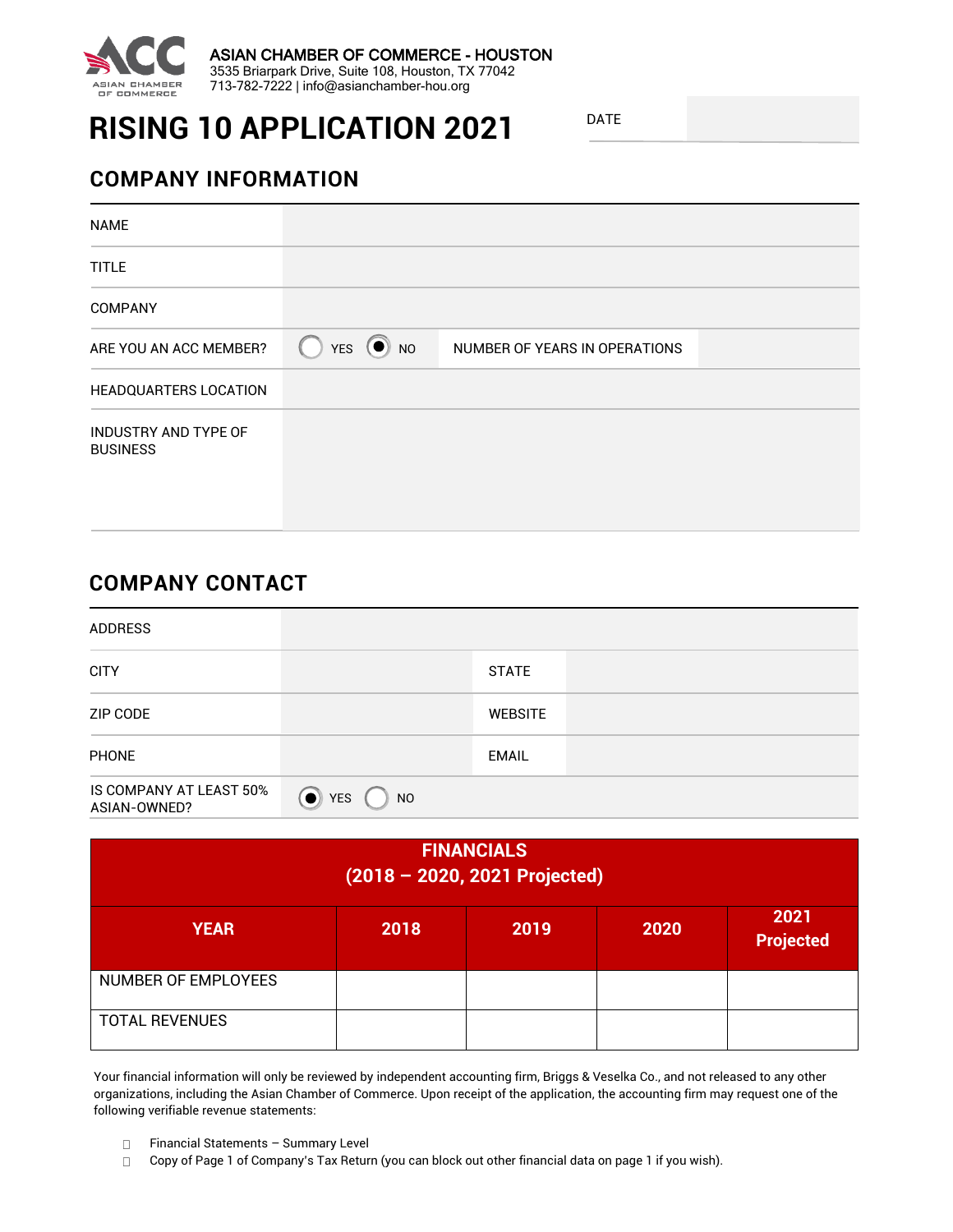# **STATEMENTS**

| PROVIDE COMPANY<br>OVERVIEW (250 words or less)                                                            |  |
|------------------------------------------------------------------------------------------------------------|--|
| (Including history, mission<br>statement, and<br>accomplishments or milestone)                             |  |
| You may include an additional<br>page if space provided is not<br>sufficient to fit 250 words or<br>less.  |  |
| <b>DESCRIBE THE BUSINESS</b><br>(Including areas served and the<br>products or services provided.)         |  |
| <b>DESCRIBE COMPANY</b><br>GROWTH over the past 3<br>years (2018-2020) and<br>projections for 2021         |  |
| (Including financial, expansion<br>of location, and marketing<br>presence)                                 |  |
| DESCRIBE CONTRIBUTIONS<br>TO THE COMMUNITY                                                                 |  |
| (Ex: Financial contributions,<br>employee community<br>involvement, company social<br>responsibility)      |  |
| ANY ADDITIONAL<br><b>INFORMATION THAT YOU</b><br>WOULD LIKE TO BE<br>INCLUDED IN THE<br><b>APPLICATION</b> |  |
| By submitting this form and supporting documents, I verify that                                            |  |

Please email your completed nomination form by **April 30, 2021** to **[rising10@bvccpa.com](mailto:rising10@bvccpa.com)**. Please contact the Asian Chamber office if you have any questions 713-782-7222 or email info@asianchamber-hou.org

these statements are accurate and true. I understand that if any parts of the application are found to be inaccurate that this application shall be removed from consideration. ACC reserves the right to modify and change the parameters of this award.

SIGNATURE